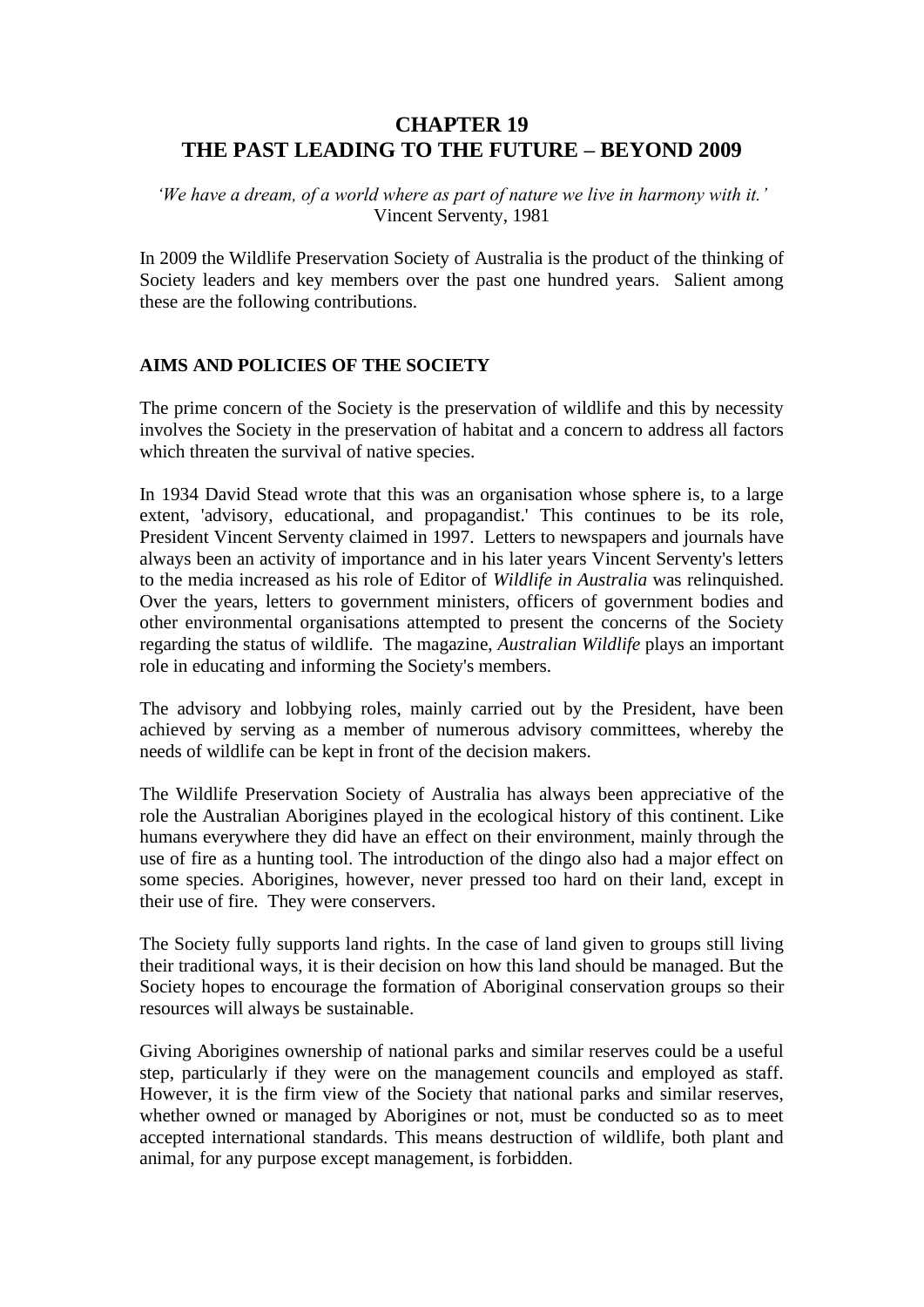The Society is opposed to any group, including Aborigines and industries, being allowed to hunt, cut trees, mine, or in any way damage the quality of such parks. Modern Aborigines rarely use traditional implements and may well repeat the destructive practices of white settlers. Their rights to hunt should take place in other lands than nature reserves of any kind. Permitting these to take place would also offend other visitors who have accepted that such actions damage the qualities for which the land was set aside.

This Society urges discussion with Aboriginal groups to determine the best method of satisfying the Aboriginal attachment to the land and, at the same time, maintaining the integrity of national parks and similar reserves.

Vincent Serventy became President in 1966 and resigned after nine years to travel overseas in 1975. He took up the reins again in 1976 but at the beginning of 1978 referred to 'the doldrums of the past few years.' The Presidential Report in January/February 1978 remarked that a great deal of the Society's work is like an iceberg, not obvious to ordinary members. There was a call too for a more active role for members, but did this eventuate? President Vincent referred to the iceberg again in his Presidential Report for 1989:

'Like an iceberg the work of our Society does not have a high public profile but your Council has been very busy this year. In many ways it has been a most fruitful year, our only disappointments being the failure to attract enough members to assist our lobbying power and, also in Sydney, the inability to attract people to our quarterly lectures, despite the fact that the speakers are outstanding'.

The Wildlife Preservation Society of Australia played a very significant role in the first half of this century and perhaps the objectives, for which it strived, once achieved, were instrumental in reducing the number of interested and active members. The Fauna Protection Act of 1948 authorised the Fauna Protection Panel to set up Fauna and Flora Societies and the Panel, when in operation before 1967, set up fiftyfour such societies, many of them still in existence. This would certainly reduce the membership of the Wildlife Preservation Society because people, especially those still in the workforce, have to ration their time and cannot spread their allegiance too widely. The National Parks Association began in 1957 and the Australian Conservation Foundation in 1965.

One Councillor of long standing commented in the 1990s on the lack of interest from members, particularly for meetings in the city. He pointed out that in the past there were not so many diversions; also, the Society kept changing its place for meetings and with each change members were lost and not so many new ones joined. The ageing membership also contributed to the difficulty of attracting the older members to evening meetings in the city. A challenge for the Society has been, and continues to be, provision of a program to attract younger members, although the University Grants Scheme of later years has addressed this problem to some extent.

At the Annual General Meeting of the Society held on 26 March 1991, Councillor Clive Williams raised an important matter under general business. He said, 'the Society appears to be healthy when we look at the Treasurer's Report, but we are in danger of becoming an affluent society that does nothing. The newsletter is the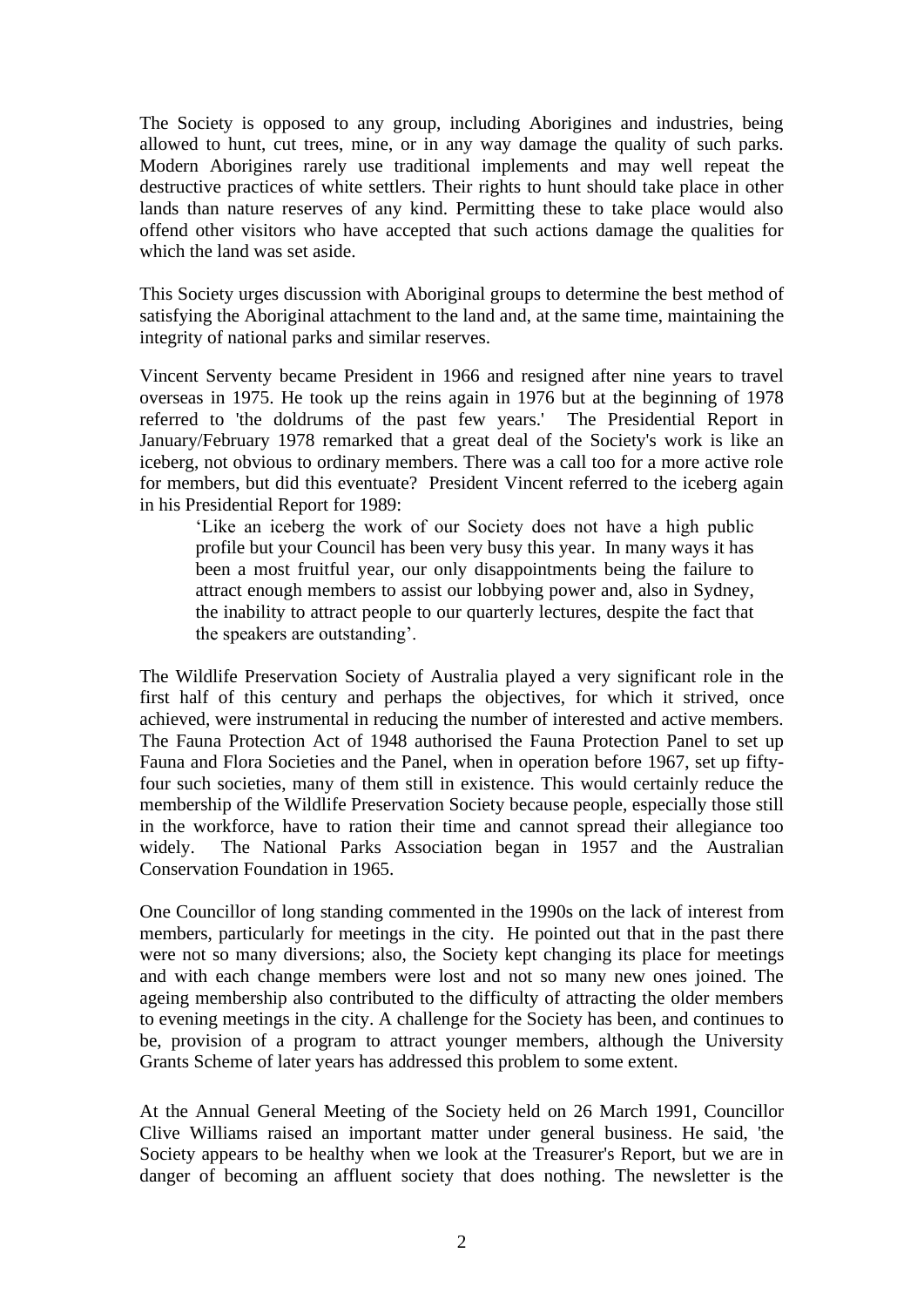Society's major activity amongst the members, but in order to attract new members and to encourage members to come to meetings, then the Society has to be seen to be doing something - this is an important issue for us to tackle.' Clive suggested that the Society needed a project to activate more interest, something which people could get behind and become involved with, such as the 'Save the Woodhen' campaign. '[We need] a worthwhile project which would be doing something useful for conservation and would also be activating the membership - we should not be leaving all the work to Vincent.'

At the Council meeting of 23 July 1991, the matter raised by Dr. Clive Williams at the AGM was discussed. Marjorie Woodman (who was Secretary at the time) suggested a campaign to protect mallee fowl from feral animals in the Little Desert National Park, Victoria; a larger protection area was discussed but the belief was this would be too expensive. John Robertson (Councillor) suggested the forests of the north coast, Chulundai, where a wilderness area was at risk from logging - it contained rare species. Vincent Serventy spoke of his local Scout and Guide groups which had adopted Kelly's Bush: once a month they clear the rubbish and maintain the trails. Clive Williams (Vice President) outlined an idea which would involve people outside the Society: the Society would offer a substantial prize for the person or group in Australia which did the most to preserve native plants and animals. This could be open to schools, Scout/Guide groups and individuals, to be judged by a panel of experts. A sub-committee could be formed to draw up rules in respect to the prize, as well as suggestions for the target persons or groups; Clive volunteered to convene the sub-committee and Marjorie and John volunteered to assist.

After some discussion on the feasibility of promoting a nation-wide competition, the sub-committee decided to run pilot events in the Eastern states. It was decided to limit the first prize to projects in Queensland but this failed to attract any interest even though the prize was increased to \$10,000. This attempt to promote interest and awareness of the Society's work in the wider community failed.

Another organisation which probably attracted members away from the Wildlife Preservation Society of Australia was the David G. Stead Wildlife Research Foundation of Australia. This was the memorial to David Stead set up by Thistle Stead, and many folk loyal to Thistle joined her in this project at Wirrimbirra Sanctuary, Bargo.

By 2009, concerns expressed in the 1990s about the Society's image and activities, have been addressed to some extent in a number of positive ways.

The first project of major merit was the University Students Wildlife Research Grants scheme. As indicated above, this idea of an award for work on behalf of wildlife had been suggested by Dr. Clive Williams in 1991. The University Student's Wildlife Research Grants scheme was introduced in 2005. The aims of the scheme were to benefit the preservation of Australian wildlife by supporting applied scientific research with a conservation focus; to further the Society's commitment to environmental education by supporting students with a research interest in conservation; and to increase awareness of and attract new members to the Wildlife Preservation Society of Australia. Initially the Society provided five grants of \$1,000 each to honours or postgraduate students conducting research that contributed to the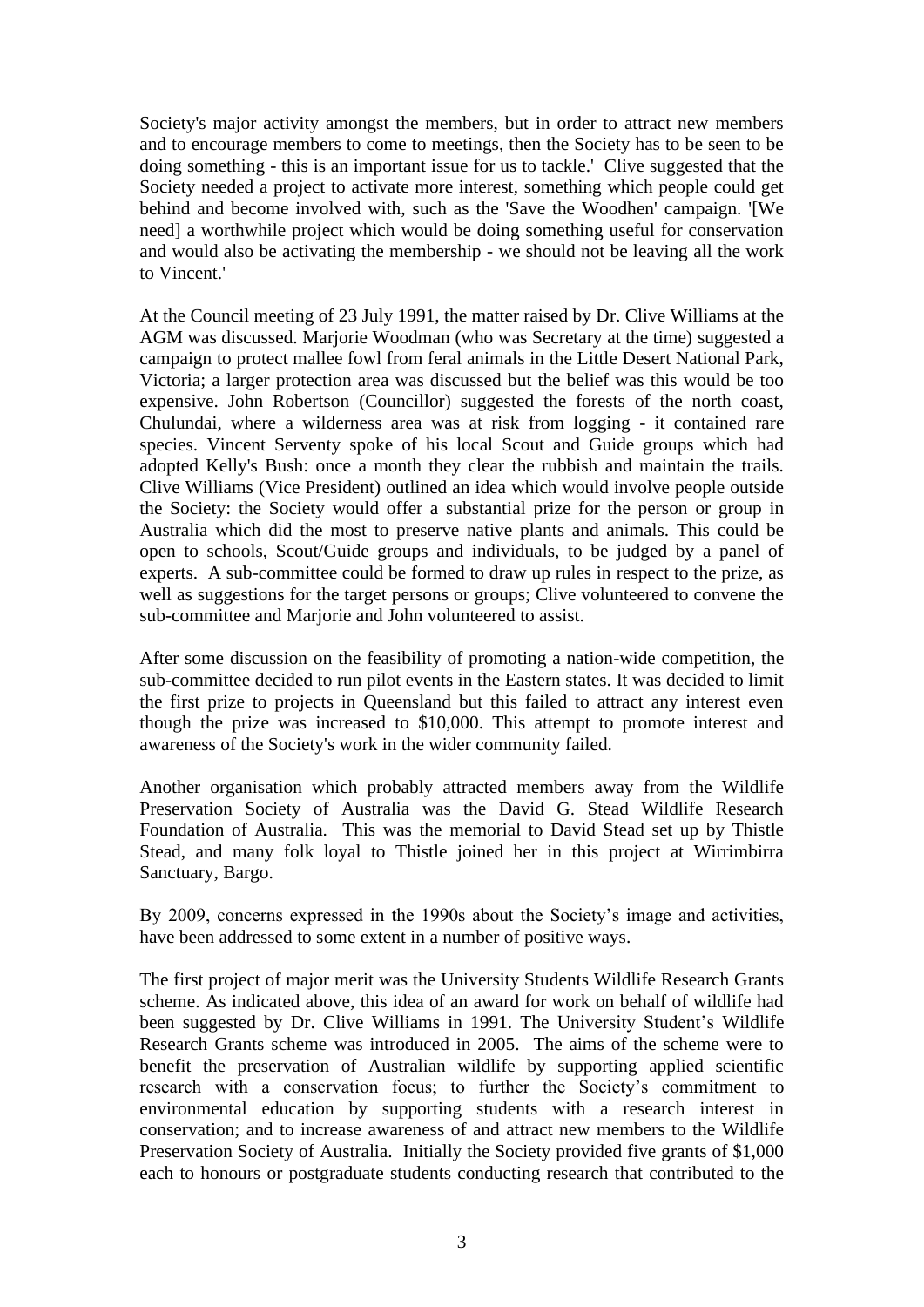conservation of Australian wildlife. The grants provided the university students with funds for the purchase of equipment and consumables, travel expenses related to field research, or attendance at conferences at which the student was presenting their work.

In 2006 the University Student's Grants scheme was expanded to ten grants of \$1,000 each. The recipients came from as far afield as Western Australia, South Australia, Queensland, and New South Wales. Since its inception the Society has awarded thirty-five of these grants. Dr. Al Glen, a Regional Advisor for Western Australia, heads the panel that judges the applications for the grants.

To celebrate the Centenary of the Society in 2009 previous recipients of the Initial University Student's Grants were eligible to apply for a \$5,000 Centenary Grant (follow-up grant). The two Centenary Grants of \$5,000 each were awarded based on each applicant's progress in the project for which the Initial Grant was awarded. The winners for 2009 were: Arian Wallach from the School of Earth and Environmental Sciences, University of Adelaide for her project 'Persistence of endangered mammals: Is the dingo the key?' and Andrew Cole from the ARC Centre of Excellence for Coral Reef Studies, James Cook University, Townsville for his project 'The control of coral disease by coral-feeding fishes'.

Second, the Serventy Conservation Medal was inaugurated in 1999, awarded to individuals who have made outstanding contribution to wildlife conservation.

Third, the Community Wildlife Conservation Award, granted first in 2004, is made each year to recognise organisations that make a significant contribution to the preservation of Australian wildlife.

Fourth, Councillors attended and contributed to a number of important wildlife conferences and meetings in the last ten years, actively initiating and sponsoring some of these gatherings, while participating in others.

Finally, a project of major commitment was the planned establishment of the Wetland Environmental Education Centre in the Rockdale Wetlands Corridor in Sydney, to be known as Ecoworld Gardens, but the Society was not granted formal approval by Rockdale City Council to lease the parcel of land around the Brighton Ponds. This was a project of great vision and even greater commitment for the Society in the years ahead but, unfortunately, the Directors now are 'back to the drawing board' and investigating alternative sites and projects.

# **MEMBERSHIP**

From that small number who attended the inaugural meeting of the Society in 1909, membership in 1910-11 grew to 165 persons; by 1927 the number was 349. Here is an interesting breakdown of membership for :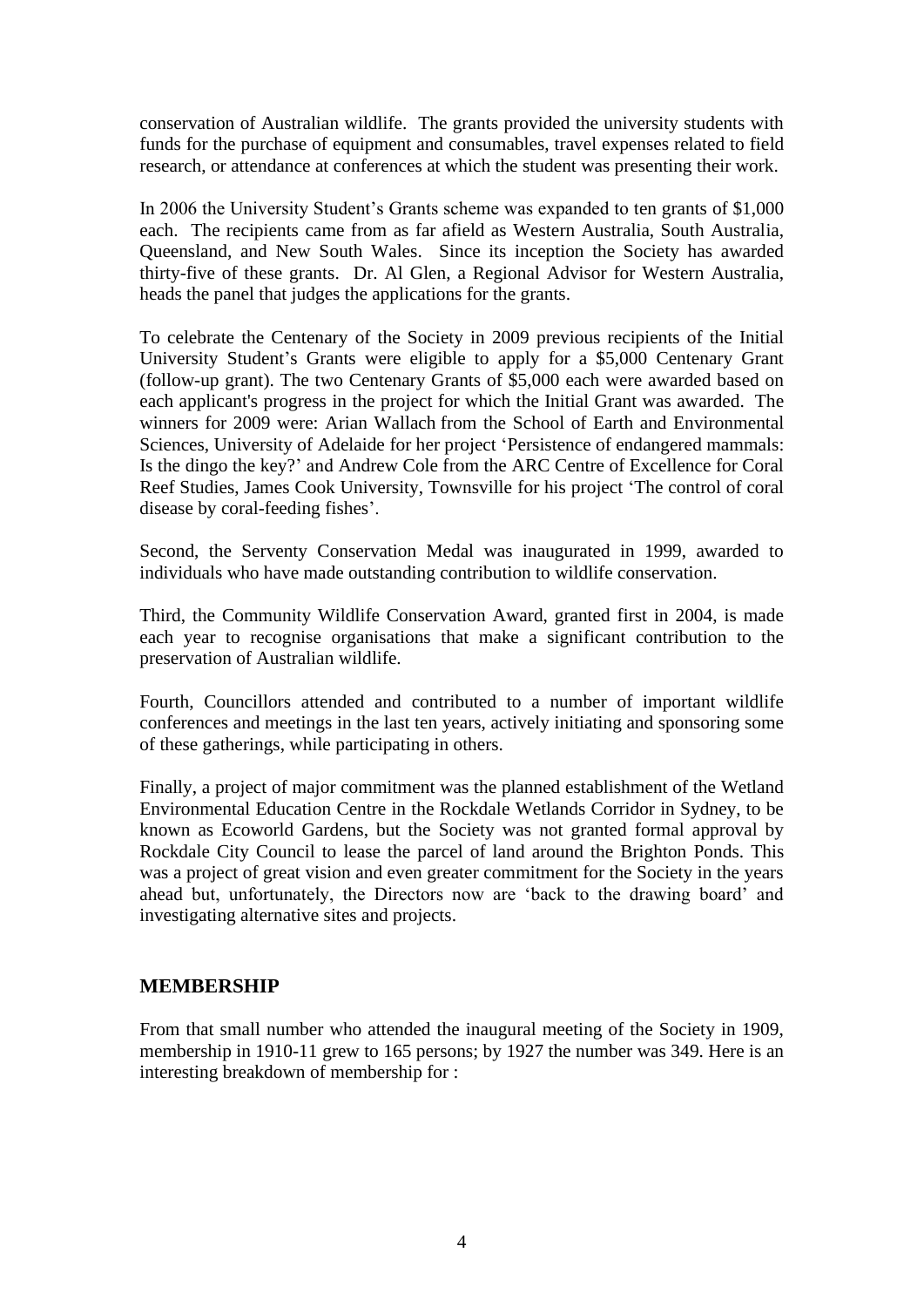#### **1958**

99 Life Members 264 Annual Members 30 Corporate Members 4 Corporate Life Members 7 Student Members 5 Honorary Members

Total: 409 Members.

**1968**

192 Life Members 456 Annual Members 4 Honorary Members 51 Junior Members 16 Student Members

Total: 719 members (no figures given for Corporate members)

#### **1978**

In 1978 membership totalled 387. It should be noted that in the early 1970s the Queensland branch of the Society incorporated and became an independent conservation group. The Australian branch based in New South Wales lost over one hundred members to the Queensland group.

#### **1988**

320 members

**1998**

### 473 members

#### **2004**

In 2004 membership totalled about five hundred. The largest majority of members came from the over fifties age group, were long-term members and very loyal and generous with their donations.

### **2005**

The University Students Wildlife Research Grant project was introduced, with the criteria that all applicants must be members of the Society. Since that time, the majority of new members are in the under thirties age group.

### **2008**

Membership grew to over seven hundred members. Although the projected target of raising membership to at least one thousand in time for the Centenary year was not quite realised, the demographic age of membership changed dramatically to a younger generation.

Every year when the renewals for membership are sent out, despite extensive publicity, there are always a percentage that fail to renew their membership. These losses are usually offset by new members joining.

The biggest change in recruitment of new membership is through the Society's website and the majority of new applications are now being received through this medium.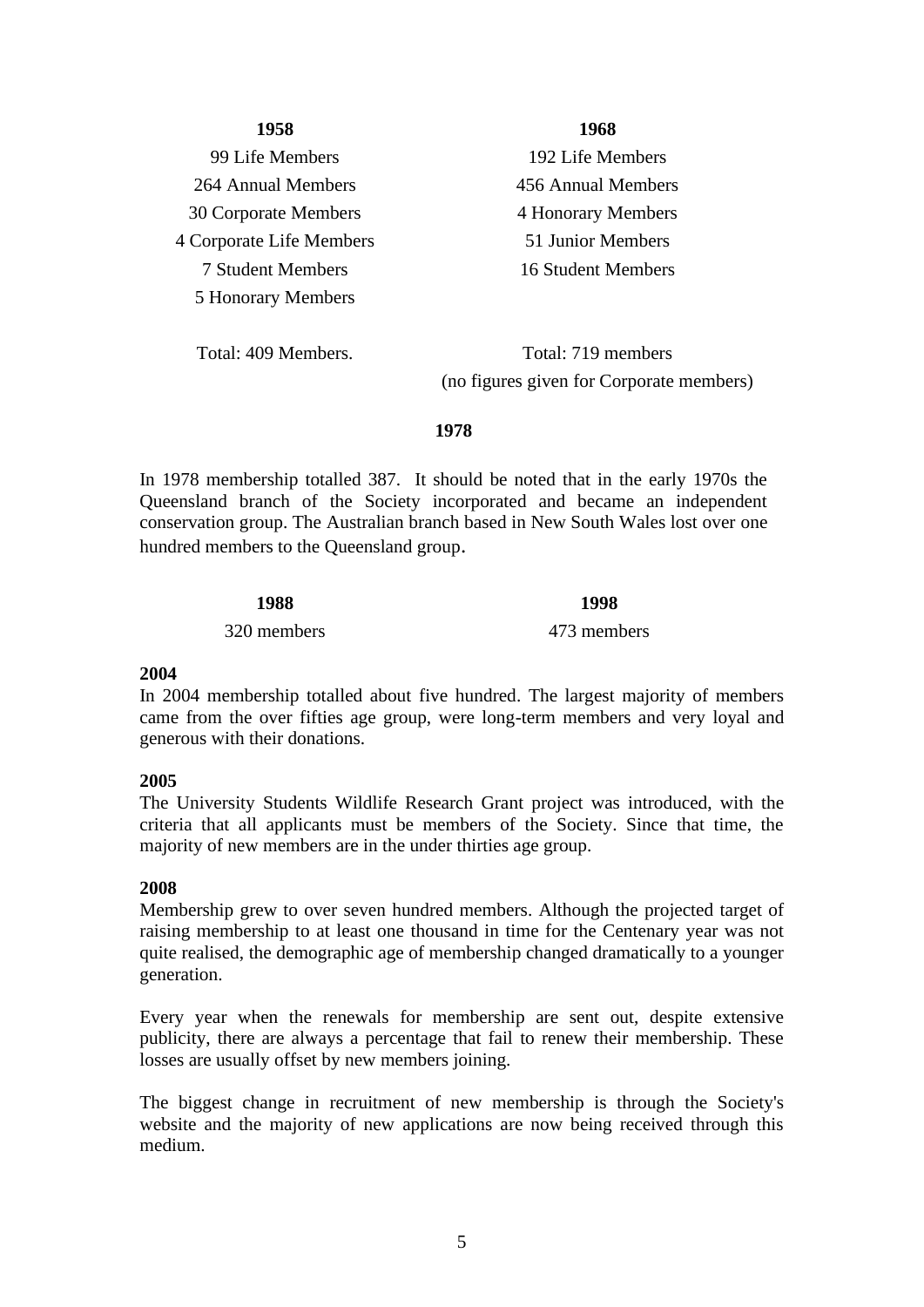# **2009**

The website has being upgraded to allow renewal of membership and payments to be made online. This will facilitate the Society in keeping up with modern business practices and appeal to the younger generation that make most decisions on the spot and want to complete the transaction immediately online.

# **AN ASSESSMENT FROM THE DIRECTORS**

In early 2009 the Directors of the Society were asked to answer a questionnaire to rate in degree of importance (1 to 10 with 10 the most important) various issues with which the Society had been involved, or should be involved.

Rated most important in the Society's endeavours were conserving wildlife, action to save habitats and education. Plant conservation had received insufficient attention in the past, according to the survey, but the majority voted for greater commitment in the future. Action to save habitats, as opposed to commitment, had also received insufficient attention in the past, but the majority of Directors gave a rating of 10 to the importance of action in the future.

Only a moderate level of attention to education had been achieved in the last ten years according to the survey, while the Directors (with two exceptions) graded it 9 or 10 for attention in the future. The majority of Directors gave high importance to the university research grants scheme, both in achievement to date and in its importance as a future emphasis. There is potential here for these young people to provide a strong body of support for the Society's future work.

Commitment to wetland conservation was rated highly, but opinion was strong that action for wetland conservation had not measured up to verbal commitment. However, with one exception, opinion strongly favoured greater commitment and action on behalf of wetlands.

Catering for the members 'must improve' wrote one Director, with others rating it highly, but not as important as taking up action on behalf of various causes. However, 'action', as proposed by the majority of Directors (on behalf of causes), is impossible without a strong membership, and volunteers who will carry out that 'action' are needed. Thus, a committed and active membership should be encouraged.

### **COMMENTS FROM KEY MEMBERS**

The longest serving member on the Society's Council has been Dr. Richard Mason, elected in 1976. Dr. Mason was a Vice President of the Society for many years. It is fitting that comments from key members should be introduced by the following comments from this member, now a Director in 2009.

### **Dr. Richard (Dick) Mason**

These are bad times for voluntary organisations and even much larger bodies such as the National Parks Association of NSW have difficulty in finding members willing to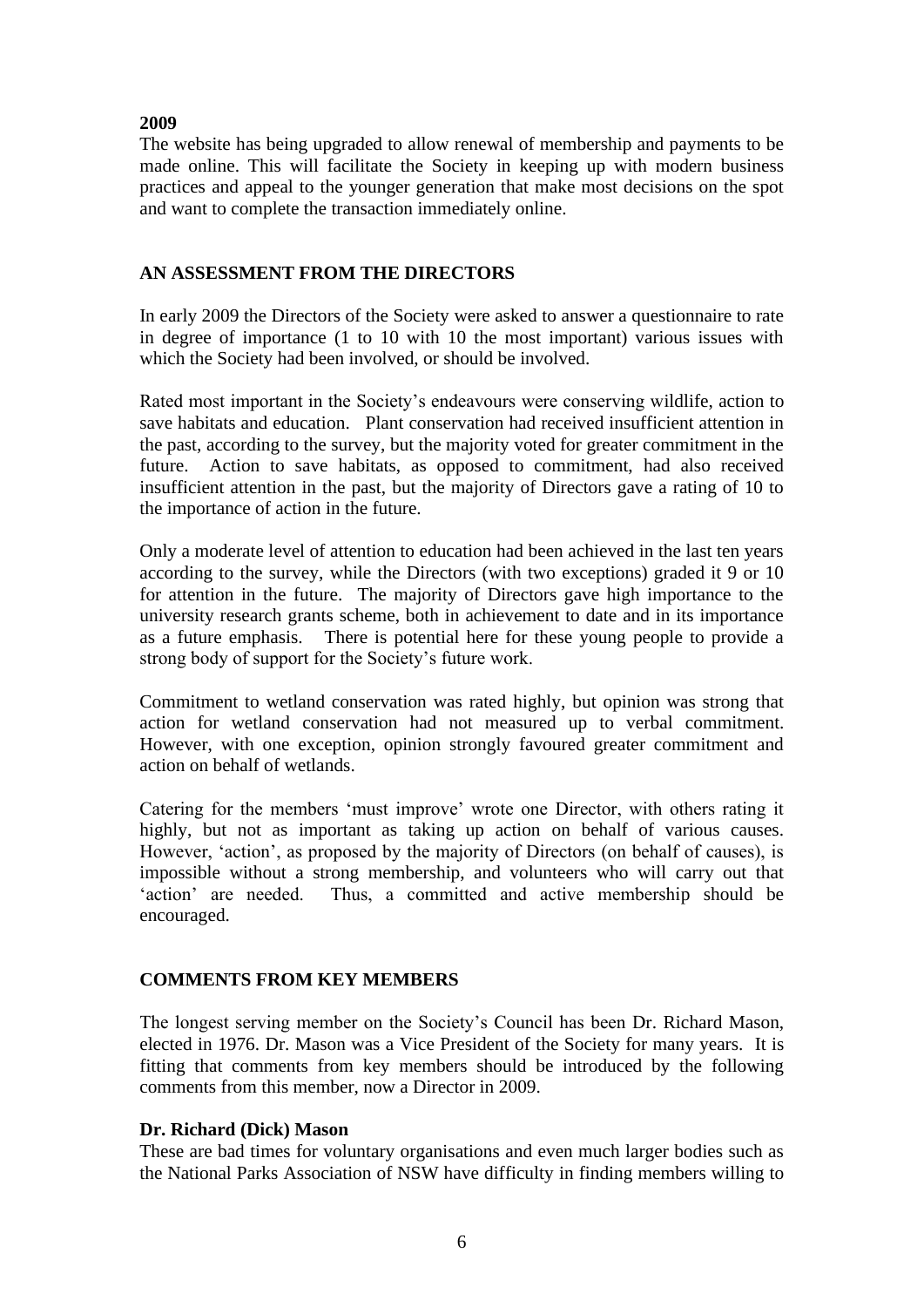stand for office, or indeed even to attend meetings. When I first joined the WPSA it held regular monthly meetings in the city and the first series of meetings I attended, which concerned the mineral sands mining of coastal areas proposed as national parks, attracted overflow crowds with standing room only in the Adyar Hall, in Sydney. Such meetings have long since been abandoned because of lack of attendance. It was through such meetings that many like-minded people met and exchanged ideas, and from them councillors were elected and so office-bearers drawn.

We live in a very different age. People now work very long hours. Often husband and wife are both working. They have less time to attend meetings. People stay at home and watch television or sit in front of computers. They communicate by internet and mobile phone.

The Society numbers only a few hundred of the twenty million people in Australia, most of whom if asked might say they believed in conservation (or maybe not). Soon after its founding its members numbered a hundred but it has never had a large membership on which to draw for leaders. It has always depended on a few to carry on its work, and for much of its history has been dominated by forceful and dedicated people such as David Stead, Thistle Stead, Allen Strom and Vincent Serventy,

From the time I joined the Council of the WPSA in 1976, without wishing to detract from the work of others, I think it would be fair to say that the Society acted mainly as a platform for Vincent Serventy, so that he was able to sign his many letters to politicians, government departments and the media, as President WPSA. To a large extent Vincent was the Society until he retired.

It may now be said that Patrick and Suzanne Medway are the Society. Without them it would hardly exist. They have done a great job in raising the profile of the Society, with its annual luncheon at Parliament House, and through the university scholarships and the conservation awards given by the Society each year. They have raised the standard of the journal which is the Society's main service to and link with its members. There are however no obvious successors. If Patrick or Suzanne were to give up their present work for the Society, it would be in big trouble. It is difficult to attract new members and particularly actual workers to the Society.

The Society has been fortunate in receiving a number of generous bequests, so that it has considerable assets. There has been little discussion of how these might best be used to further the cause of wildlife conservation.

Patrick is very keen on the establishment of a field studies centre in premises which would also function as a permanent office for the Society. There are several field studies centres in NSW and few, if any, operate at a profit. It is hard to see why ours would be different and there is the danger that it would prove an exhausting drain on the Society's resources of both funds and people. We are living in very uncertain times with serious problems greater, I believe, than we have ever faced before, global warming, over-population, excessive demand for resources, and now a crumbling world economic system. The threats to life on earth are enormous. It is a wonder the WPSA has lasted one hundred years. Its future is impossible to predict. You ask do we have a political agenda. It is all political.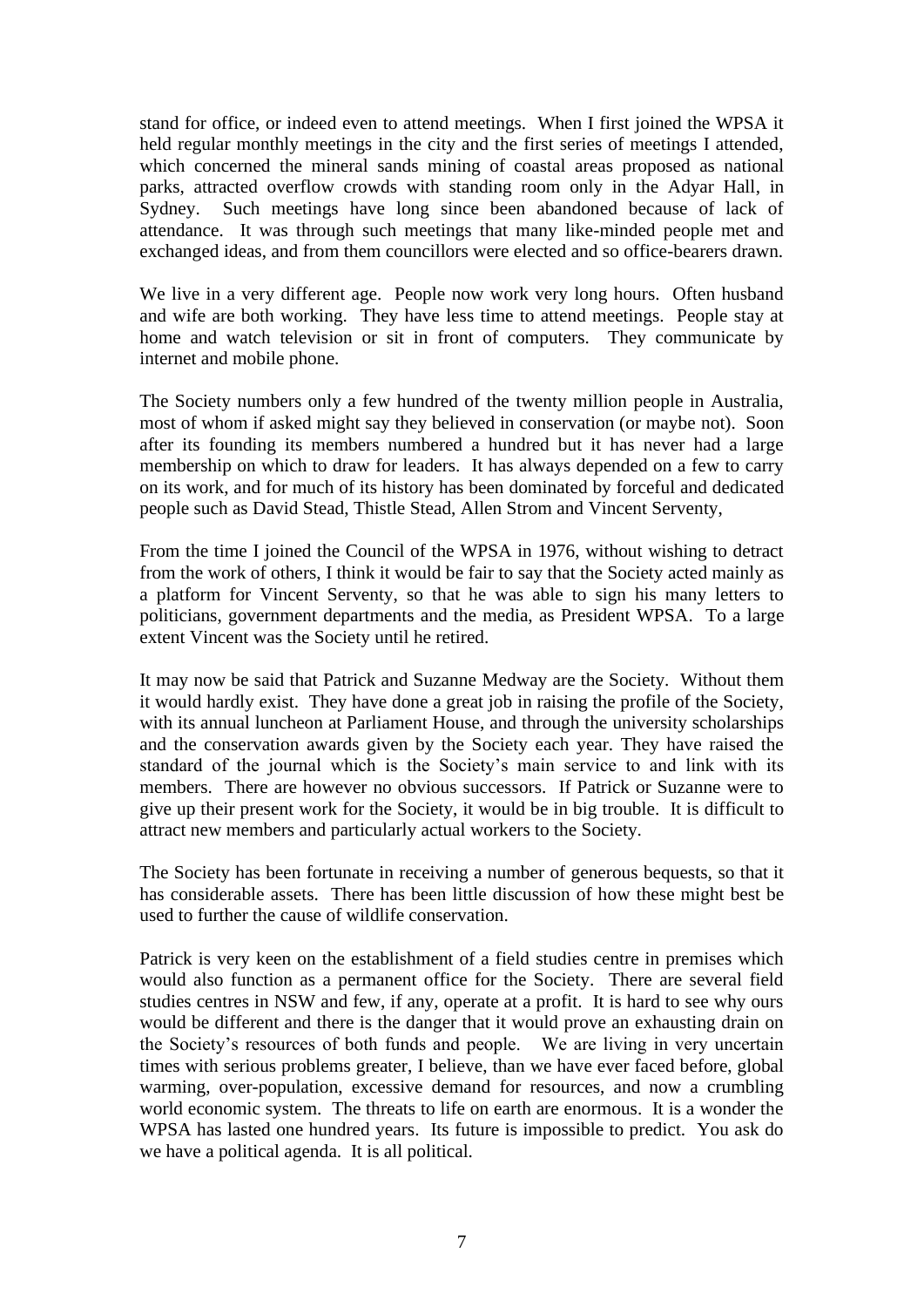#### **Max Blanch** (Regional Advisor)

I think Society now is at a watershed. We have come to the end of the age of expansion. Our golden age of consumerism is over. Now is the time for reflection. Keeping up our present way of life is no longer possible because of depleted resources and increasing population world-wide. In the short term we may have some time if we can halve our consumption. Unfortunately, in society I see no understanding of this. Society believes that we can go on as if nothing has changed. This will mean increasingly desperate attempts to wring from the earth what is no longer there, eventually leading to water wars, food wars, whatever.

The next ten years will be a time of great challenge for WPSA. It will be a time of great change in attitudes brought on by necessity as the world changes in ways unimaginable at the moment. WPSA will need to be a think-tank that can help guide public opinion so that we can continue to do our best to conserve nature as change takes place. The extent of our success will be measured by the world our grandchildren inherit. As we fail, so will the quality of human life fail. There is more need for WPSA than ever. We will need to be forward thinking, innovative and try to influence change as it is forced on us, in the best direction. This will require the most flexible thinking and we'll have to be prepared to abandon ideas that seemed written in concrete, when they were written, for the good of the environment. The future I see for WPSA is more than ever protection of wildlife in the most difficult conditions we will have known.

#### **Noel Cislowski** (Director, Chairman of the Centenary Committee)

I have been concerned for the preservation of Australia's flora and fauna from my earliest years. When I tell people that my father was a sawmiller, they wonder how I could be so concerned about conservation or preservation that I am on the National Board of Directors of WPSA. The fact is that my father was unlike many other sawmillers. His constant comment was 'For every tree I mill, I plant two!' He was a leader in supporting afforestation and reafforestation. My path was given early focus. As a teacher, for many years I was involved with the Gould League, along with educating students of the need for preserving natural bushland, especially the habitats of our unique wildlife. I fondly recall listening with my students to the excellent school broadcasts on the environment featuring a passionate Vincent Serventy.

My fondness for Australian poetry led me to realise the splendid contribution so many of our poets have made to increasing awareness of our wildlife and our Australian bush, and their advocacy for conservation. Foremost among such writers is Judith Wright. She also spoke passionately about her concerns in giving many addresses, including an address to our Society's Annual General Meeting in 1976. More recently writers such as David Malouf , Bruce Dawe and others have added their voices.

After many years in education, I realised, on retiring, that it was possible to continue to play a role on a broader scale through the Society. My relatively few years on Council have already strengthened my belief that education of not only students but also the wider community continues to be one of the most important tasks for our National Board and our members to address constantly and fervently.

**Suzanne Medway** (Executive Director, Company Secretary, Editor)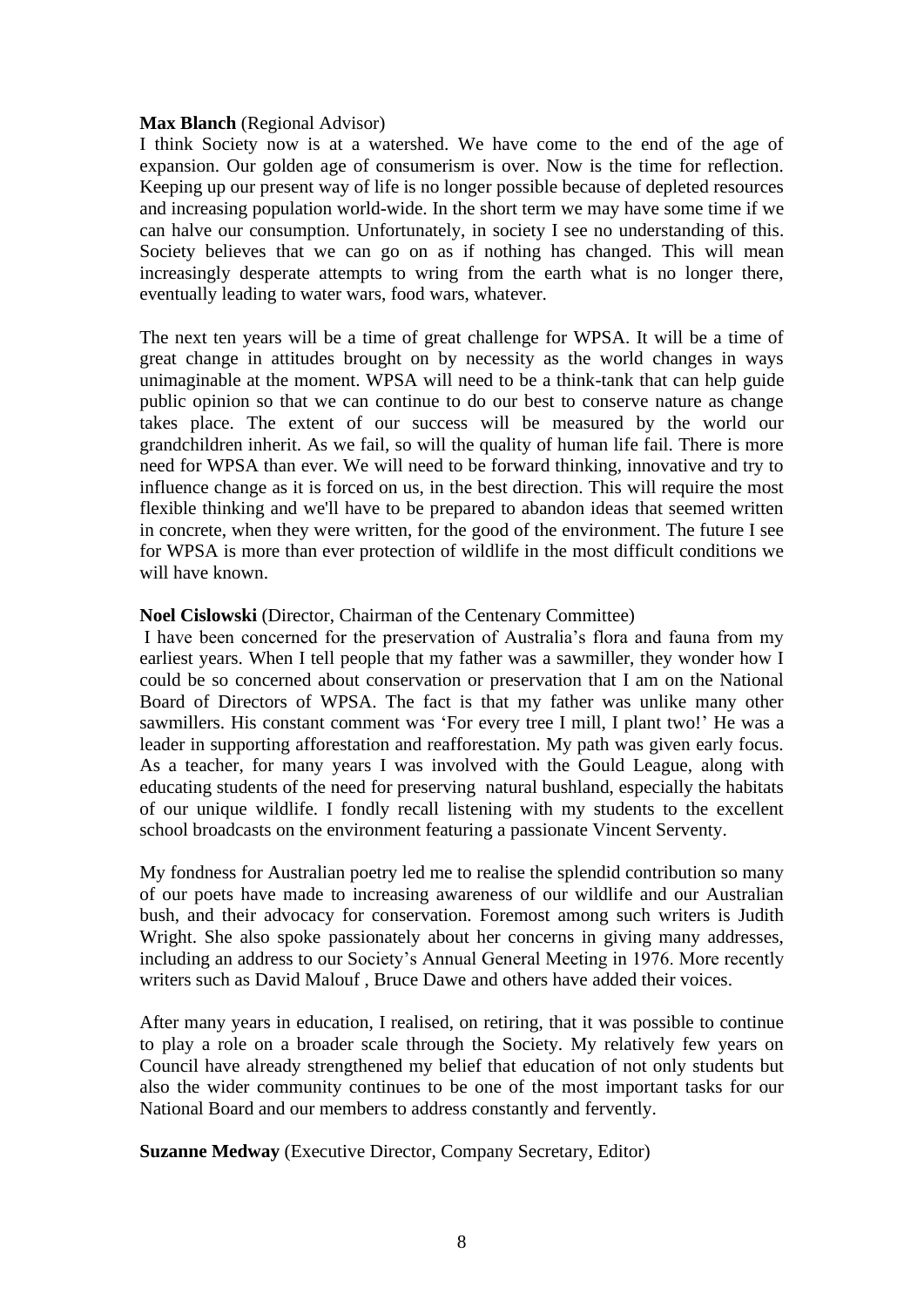The biggest change from my point of view in the functioning of the Society in the last ten years has been the introduction of technology to run the every day operations of what is now an Australian Public Company Limited by Guarantee, registered with ASIC and controlled by an elected Board of Directors from the membership.

As I have had an extensive career background at a senior professional level in the corporate business community from secretarial, personal assistant to national executives and finally as company secretary of a major national defence company, I was very familiar with all modern business practices.

After my husband Patrick's retirement from the workforce in 1993, his passion was still very much with the Wildlife Preservation Society. He was elected Honorary Secretary and Executive Officer of the Society in 1996 and became totally committed to helping Vin Serventy as President.

As the wildlife conservation work of the Society was expanding rapidly, he asked me to help him in running the national office in my spare time.

When I finally decided to retire in September 1999, he asked me to assist him in his work in the operations of the Society on a full time basis. This involved taking over the administration and to set up a National Office for the Society. I found that most of the records were kept manually and not computerised. The minutes were typed on a typewriter and pasted in a book. The membership records had just been transferred to an Excel spreadsheet and all the wildlife information sheets, certificates and records were on printed paper form. The financial records were all kept via paper sheets, including hand-written receipts. The photographic library for use in occasional papers and the *Australian Wildlife* magazine were all photographic paper prints. Vincent Serventy still typed all his own articles on sheets of paper and posted out his letters to the media and government agencies.

As the Society grew and expanded, more wildlife conservation work and projects were taken on, with increased access to the public and by the public, the 'old' paper method was just too slow and cumbersome for us to continue with.

In February 2002 Vincent decided to retire and Patrick was elected National President of the Society. When Patrick was elected National President, he nominated me as the Honorary Secretary for the Society because of my close and ongoing involvement in the administration of the Society's operations.

I also became Editor of Publications for the Society. I revamped the Society's national *Australian Wildlife* magazine by using computer technology. We reduced the cost of production and expanded the collection of articles and photographs with an increasingly scientific focus on all our articles.

In 2003 the Council of the Society endorsed a recommendation by me to develop and operate our own website. A web designer was commissioned to establish the site and I researched and supplied the content for the new website. The website is now a 'living' organism of the Society and is constantly remodelled and updated as new technology becomes available. This allows the Wildlife Preservation Society to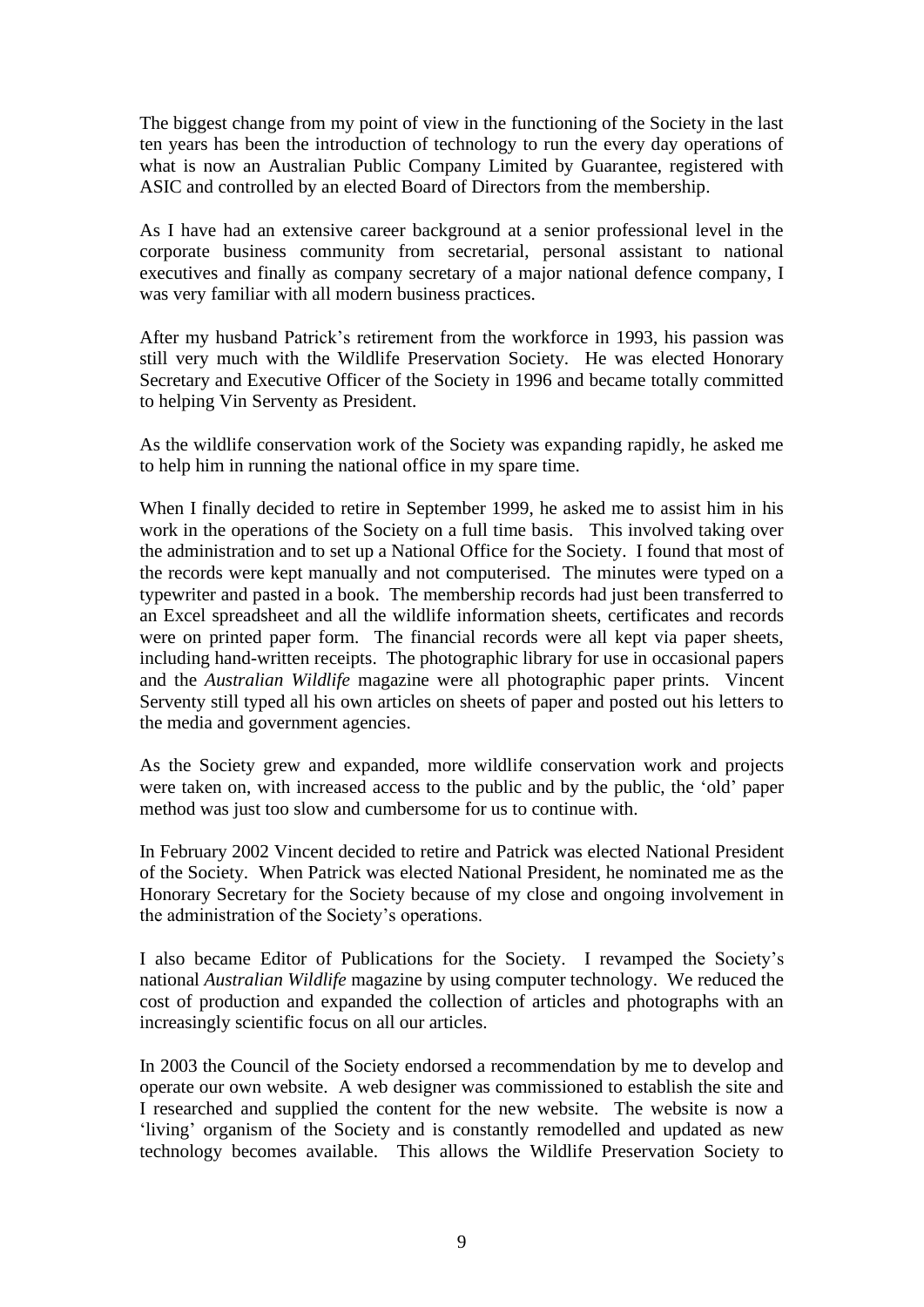remain relevant to our modern community needs and expectations, especially with a younger generation of more computer-literate students.

The power of the internet and email has been effectively and directly demonstrated many times to our advantage. One good example was the Society's *Earth 2000 Lecture* series held in the Wesley Centre Sydney in 2000. Dr. Jared Diamond from the University of California was invited to attend and to be the guest speaker. An extensive invitation list was well researched and prepared and then circulated via email with a request to pass the invitation on to friends, colleagues and family. We had no idea how many people would turn up and pay the \$15 admission fee to hear Professor Jared Diamond speak, but were absolutely astounded when nearly 800 people turned up to hear him.

The second example happened in mid-2007. I had got into the habit of having late email conversations with Lance Ferris of Australian Seabird Rescue. Lance asked my help in stopping a mass release of helium balloons that were being used for a celebration by a school in Queensland. Between the two of us we sent out emails to all our contacts asking them to spread the word and lobby the school and the Queensland Government to stop the release of these potentially fatal plastic balloons to our native wildlife, such as sea turtles and dolphins. The school received so many emails complaining about the release and potential danger to sea creatures – they flooded in from all around the world. So many emails objecting to the mass release of balloons were received that their computer system packed it in. It was very exciting to sit back and watch it happen on the computer screen as the location and sources of the emails were displayed. Needless to say, the proposed mass release of these plastic balloons was cancelled by the school!

In late 2008 I recommended to the Council that we introduce 'online' banking transactions to assist the Society's financial transactions. I told them that this was a necessary step to move the Society into the  $21<sup>st</sup>$  Century as the younger members of the public are very much the 'right now' generation and want to be able to finalise something like becoming a member of the Society immediately and not have to download an application form, fill it in by hand, write a cheque and post it off.

In 2009 the website was updated to allow direct financial transactions online.

The administration of the Society is now fully computerised. The membership records, accounting and database is now kept on computer in an accounting program. Renewal invoices are sent out via email or, if the member has registered on the website, they are automatically sent out by the system. The photographic library is all kept digitally on computer. The magazine is compiled on the computer, photographs are inserted in the articles digitally and the finished draft is emailed to the printer to be formatted into the layout for the magazine and then printed.

The email system is used regularly to contact other wildlife conservation organisations, politicians, government and Society members. Applicants for the three awards are asked to send their submissions via email. Contributors to the magazine and newsletter make their contributions via email. Wildlife research is now done 'online' via web search engines.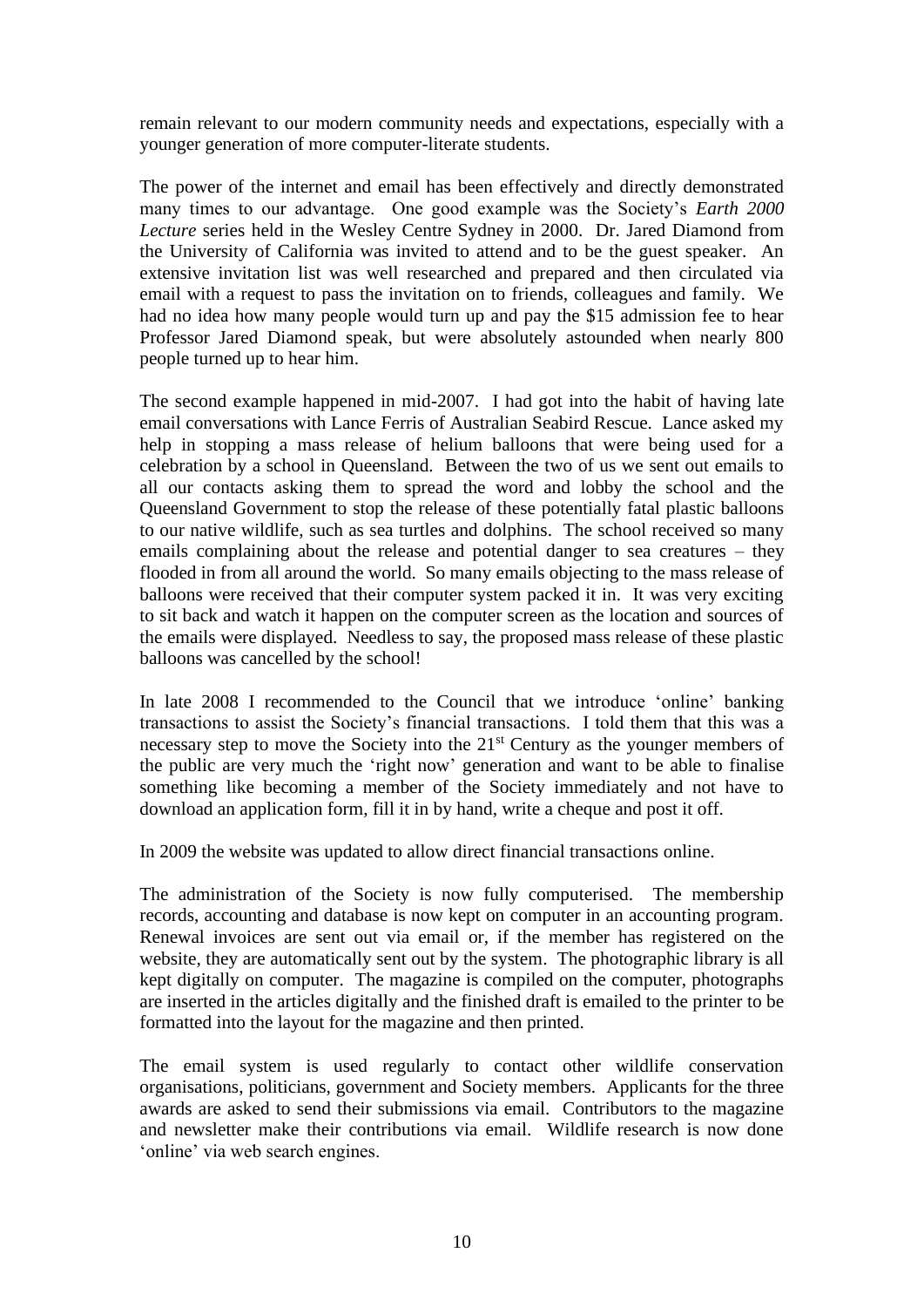In summary, the biggest achievement in the last ten years has been the modernisation of the whole administration structure of the Society in line with other major conservation and business corporations around the world. This allows the Society the ability to have immediate access to people, information and feedback from everywhere and everyone.

I think the Society is on the cusp of a major turning point.

Firstly, it is becoming increasingly difficult to run such an organisation on an all volunteer basis. The breadth and scope of our wildlife conservation work is just too vast and the campaigns and issues involved are just too complex to be run by volunteer 'amateurs'.

Corporate governance of a company is very complex, with the obligatory reporting to ASIC and the Australian Tax Office becoming more detailed. It is now very evident that paid, professional staff will have to be an option in the very near future.

Second, Patrick and I have been working as a volunteer team for the past ten years. The work of the Society has taken over our lives and our home. We work in the national office seven days a week, and all hours of the day and night. In 2010 we are hoping to step back a little. We have often talked about succession planning, and this will have to become a reality if we are going to find a new National President to replace Patrick and someone who will take on the roles of Executive Director, Company Secretary and Editor to replace me.

Third, is the necessity to find a permanent home for the national office.

All three steps will be necessary to put the Wildlife Preservation Society of Australia Limited at the forefront of Australian wildlife conservation and to run the Society as a viable, efficient organisation.

# **Dr. David Murray** (Vice President)

Our efforts to protect Australian Wildlife are going to focus on several of the things we are doing well already. The first of these is group liaison, carried out by Judith May. We often find groups who can benefit from timely help from us, and whose activities we would know nothing about without Judith's research and contact.

Something else that should continue to prosper is the giving of research grants to tertiary students, whose applications are assessed by Dr. Al Glen. The number of \$1,000 grants was increased recently from five to ten. Now, in 2009, extra grants of several thousand dollars will be given to applicants judged to have the best projects. All of these grant recipients are contributing to the future welfare of Australian wildlife. Some will have long and productive careers, and may remain supporters of WPSA.

To improve our decision making and policy development, we will continue to gather information by attending conferences, such as those hosted by the Australian Association for Environmental Education, the Australian Network for Plant Conservation, the Mammal Society, Australian Wildlife Management Society and the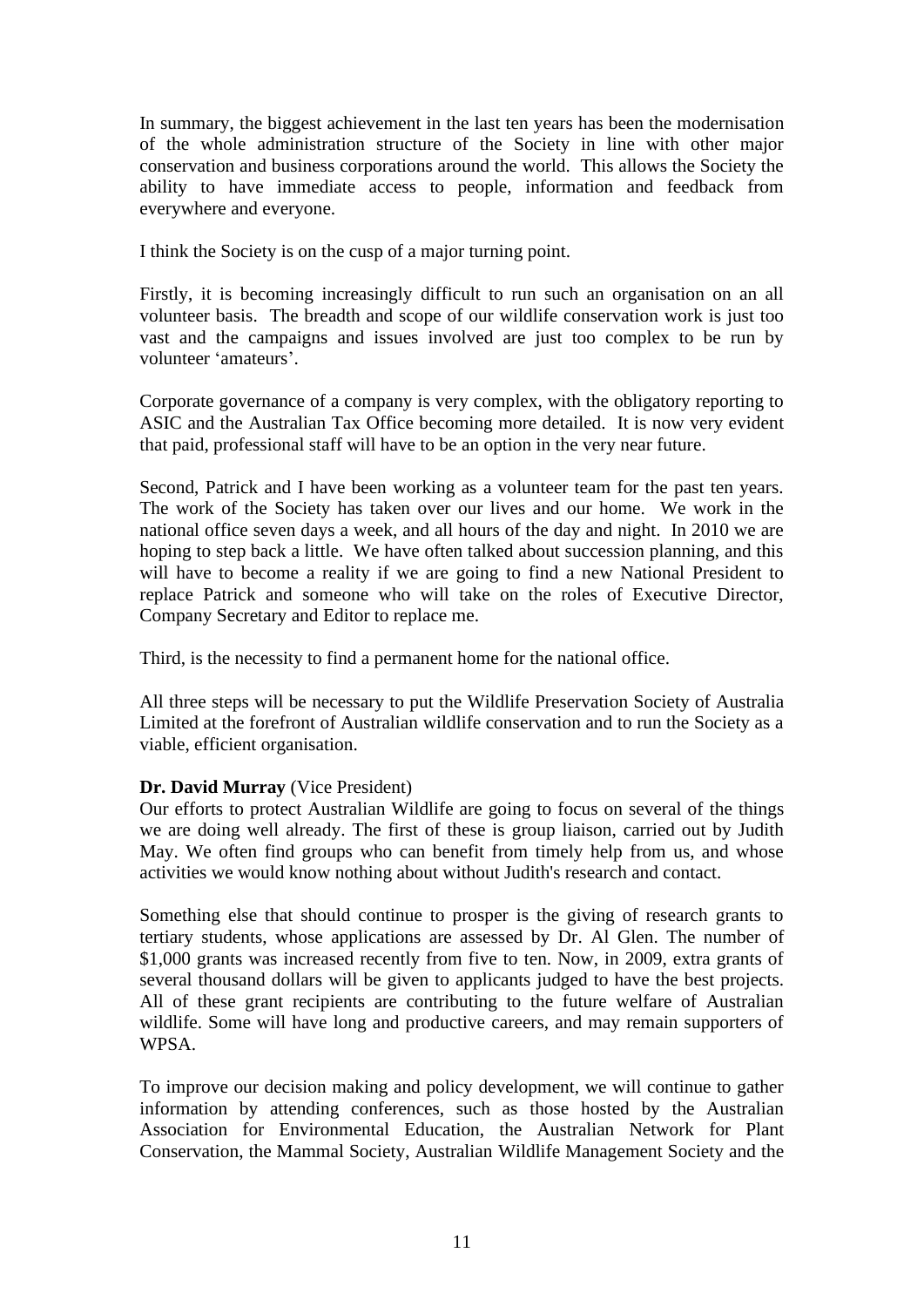Pest Animal Council. The latter two groups have alerted us to a number of imminent threats to biodiversity, which are being outlined in newsletter articles.

Finally, we will undertake appropriate committee representation, such as Kangaroo Management and the NSW Pest Animal Council, and continue to consult with ministers at both state and federal levels in order to influence legislation for the better.

### **Dr. Clive Williams** (Vice President)

For one hundred years the Society has operated entirely as a volunteer organization. It has thus shown a remarkable capacity to survive. However, there is a big difference between surviving and thriving. I believe that if we are both to survive and thrive then we need to become more professional.. This will mean generating sufficient funds to employ paid staff to carry out the policy directions set by the Directors. There are now many organisations with similar aims as ours and if we are to compete for the available funds we will need to be publicly identified with specific projects. Our future may even lie in either amalgamating with or forming close alliance with one or more similar organisations. The recent decision to involve a fund raising organisation in improving our financial resources is a good first step.

### **MODERNISATION**

In November 1995 the executive held a planning meeting to look at modernising the Society's image. The aim was to move the Society forward and gain a more significant share of the conservation marketplace. After lengthy discussions, the following decisions were formally agreed upon:

- Upgrade letterhead
- Dark blue colour scheme adopted
- Patronage process, ie invite the Governor-General to become our patron as the Society is a national body
- Echidna as the logo after examining many native animals Vin reminded Councillors that the echidna was a very 'down to earth' animal and he related the Society as a grass roots or down to earth conservation body
- Wildlife became one word after enquiries with the NSW Education Department that the single word for wildlife was now in common usage
- Issue occasional papers on conservation issues and wildlife management
- Hold special seminars, ie Earth Day, Reduction of Roadkill, etc.

The next issue of the magazine was issued on 1 January 1996 with the layout changed to A4 and featuring a redesigned banner and logo.

# **THE FUTURE**

Acting on sound legal and accounting advice, the Council implemented a major sustainable program for the future conservation work of the Society, with a new and modern constitution to cope with the administrative and structural charges necessary for the Society to receive Tax Exemption and Deductible Gift Recipient status. The Society also applied for registration as an approved environmental organisation with the Federal Government. Members and friends can make a tax deductible donation to